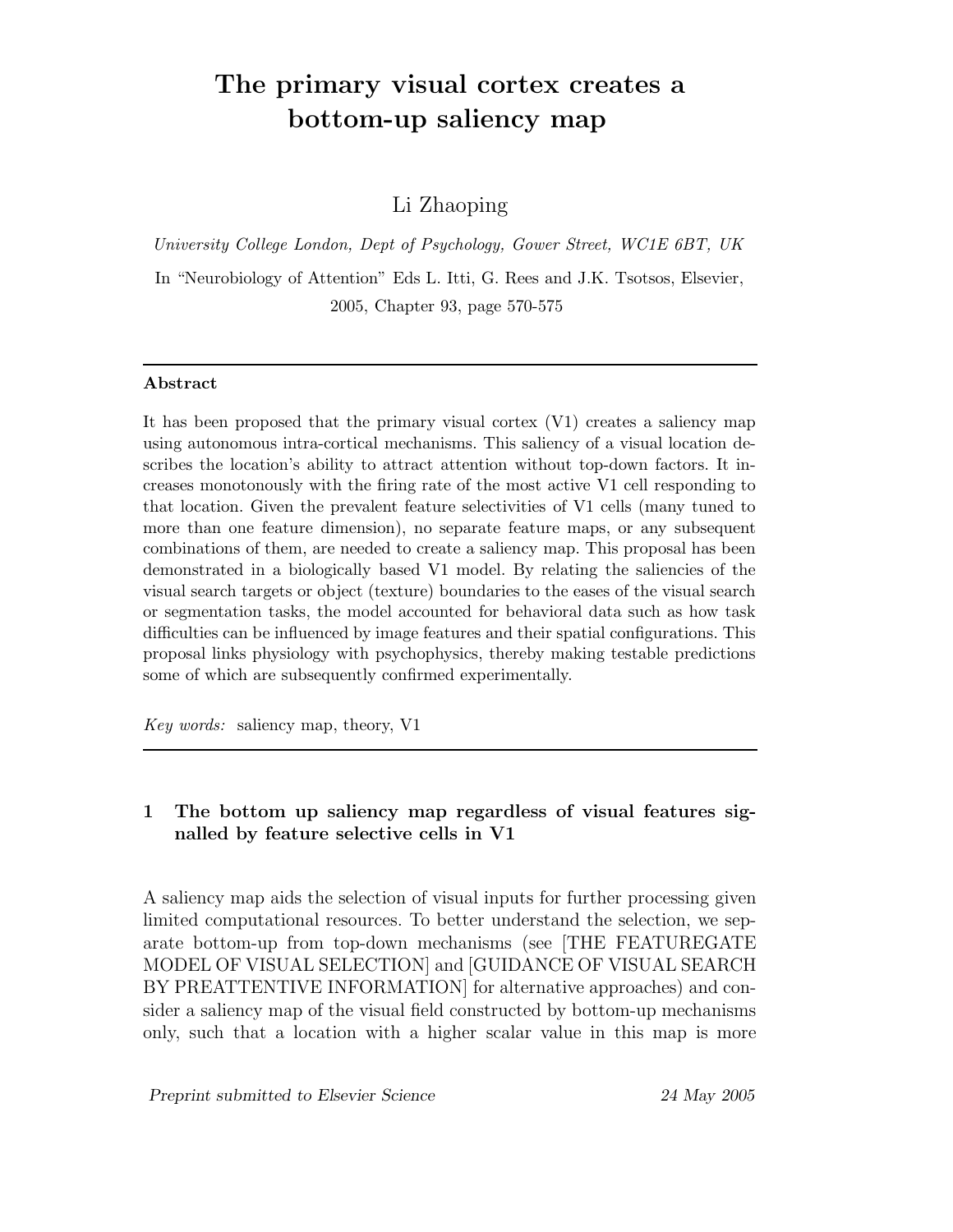likely to attract attention and be further processed. The primary visual cortex receives many top-down inputs from higher visual areas. Hence, bottom-up saliency map in V1 is an idealization when the top-down influences are ineffective ([IRRELEVANT SINGLETONS CAPTURE ATTENTION]), such as very shortly after visual presentation ([STIMULUS-DRIVEN GUIDANCE OF VISUAL ATTENTION IN NATURAL SCENES])and without specific top-down knowledge, or when the animal is under aneathesia. Furthermore, the saliency value is regardless of the visual features like color and orientation (Treisman and Gelade 1980) such that, e.g., the saliency of a red dot can be compared with that of a vertical moving bar (see [SALIENCE OF FEA-TURE CONTRAST]). This property may have led to a common belief, as implicitly or explicitly expressed in previous works (Koch and Ullman 1985, Itti et al 1998) on saliency maps, that saliency must be signalled by cells untuned to features, such as cells in parietal cortex (Gottlieb et al 1998, see [MODELS OF BOTTOM-UP ATTENTION AND SALIENCY]) and that the saliency map must be outside V1 whose cells are feature tuned. However, just like the purchasing power of an UK sterling is regardless of the holder's nationality or gender, the firing rate of V1 cells could be an universal currency for saliency with or without simultaneously decoding the input features from them. Finally, using V1's output for saliency signal (to direct eye movements perhaps by sending outputs to the superior colliculus) does not preclude V1 from sending its outputs to other visual areas and contributing to other visual computations such as object recognition.

The response of a V1 cell to inputs within its classical receptive field (CRF) can be influenced by contextual inputs near but outside the CRF, due to the long but finite range intra-cortical interactions linking nearby cells (Knierim and van Essen 1992, Kapadia et al 1995). Hence, the saliency of a location is determined both by the input strength (or contrast) at that location and by its context, as expected (see [SALIENCE OF FEATURE CONTRAST], [SCENE STATISTICS AND SALIENT FEATURES]). Furthermore, any visual location can evoke responses from many V1 cells whose CRFs overlap. For instance, a small vertical red bar may excite cells tuned to vertical orientation, or cells tuned to red but untuned to orientation, or cells whose optimal orientation is 5 degrees from vertical and whose tuning width is  $15^o$ , etc. The proposed saliency of a location is determined by the firing rate of the most responsive cell to it, regardless of the cell's optimal feature value. (This way, no and minimal computation is needed to decide how cells contribute to signaling the saliency of a location). Hence, the saliency of the red vertical bar are likely signalled by a cell tuned to vertical, or a cell tuned to red, or a cell tuned to both, depending on the context, but less likely by a cell tuned to 10 degrees from vertical. Given the population firing rates from all responding cells (regardless of their optimal features) to the whole image, the saliency of a location may be phenomenologically measured by the z score  $z \equiv (S - \overline{S})/\sigma$ where S is the (highest) evoked response to that visual location,  $\overline{S}$  is the mean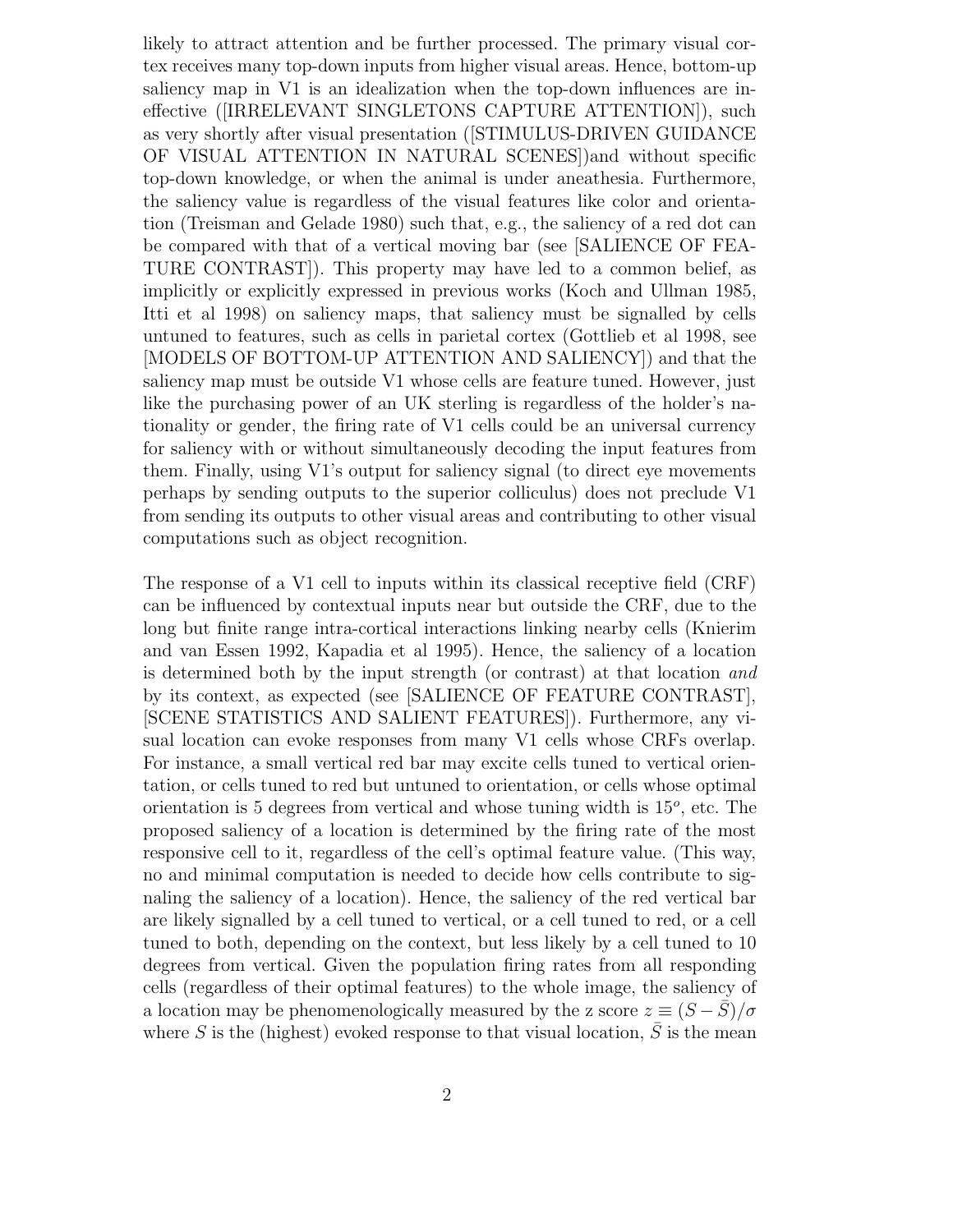response to the image, and  $\sigma$  is the standard deviation in the population response (Li 2002).

#### 2 Demonstrating the saliency map by a V1 model



Fig. 1. The V1 model and its function. Our model focuses on the part of V1 responsible for contextual influences: layer 2-3 pyramidal cells, interneurons, and horizontal intracortical connections. Pyramidal cells and interneurons interact with each other locally and reciprocally. A pyramidal cell can excite other pyramidal cells monosynaptically, or inhibit them disynaptically, by projecting to the relevant inhibitory interneurons. General and local normalization of activities are also included in the model. Shown are also two input images to the model, and their output response maps. The input strengths are determined by the bar's contrast. Each input bar in each image has the same contrast. A principal (pyramidal) cell can only receive direct visual input from an input bar in its CRF. The output responses depend on both the input contrasts and the contextual stimuli of each bar due to contextual influences. Each input/output image plotted is only a small part of a large extended input/output image. In all figures in this paper, the thicknesses of the bars in each plot are plotted as proportional to their input/output strengthes for visualization. At top are saliency maps where the size of the the circle at each location represents the firing rate of the most active cell responding to that visual location.

A biologically based V1 model (2002) is used to demonstrate and validate the saliency map. The model (Fig. 1) focuses on layer 2-3 of V1 where intra-cortical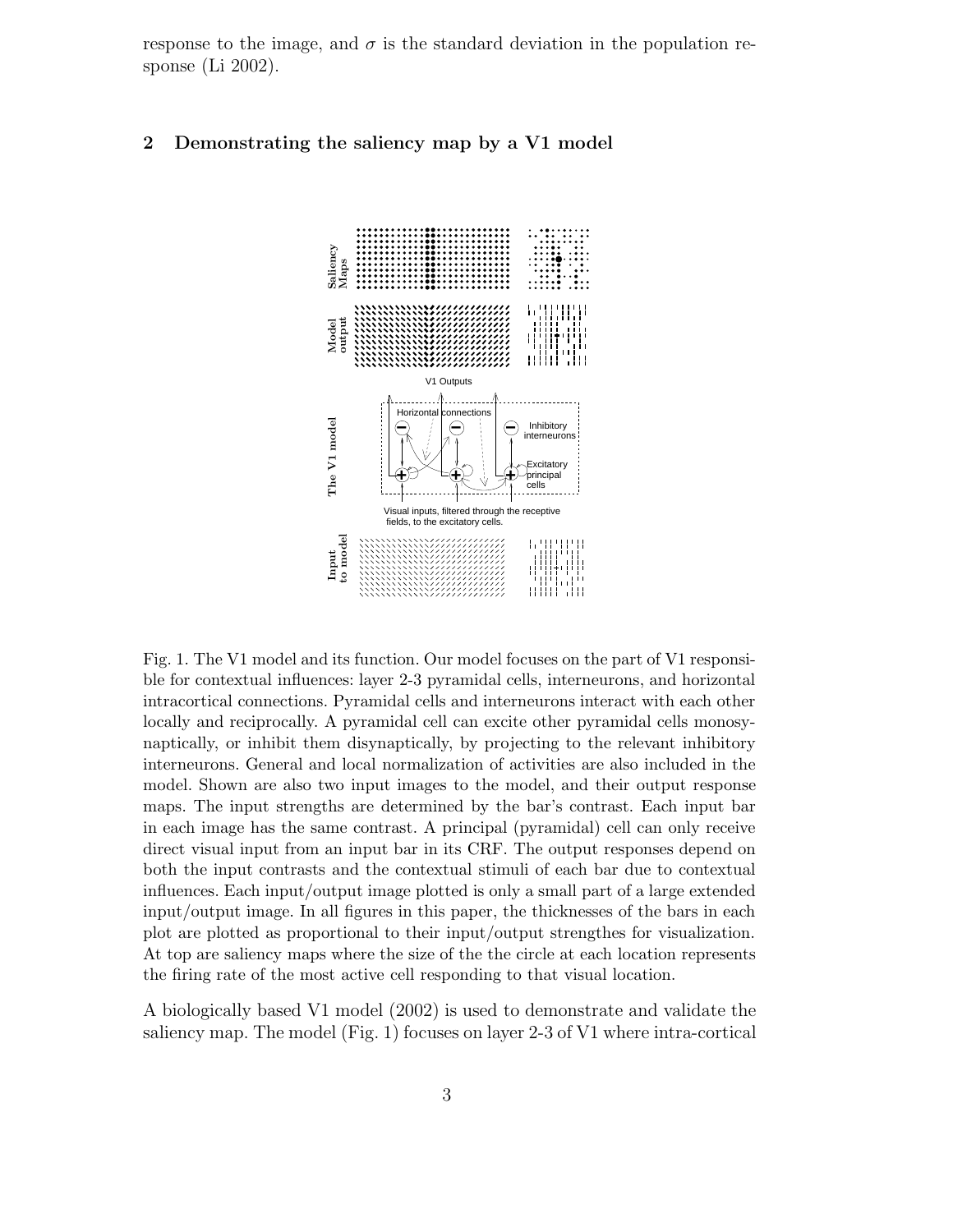connections are prevalent. Each model pyramidal cell receives direct visual inputs within its CRF, mono-synaptic excitation and di-synaptic inhibition from local pyramidal cells tuned to similar orientations, and general orientation unspecific local surround suppression. The model produces the usual contextual influences observed physiologically. In particular, the response of a cell to an optimally oriented bar within its CRF is suppressed if the CRF is surrounded by contextual bars, with the strongest suppression from contextual bars oriented parallel to the central bar within the cell's CRF (termed iso-orientation suppression) and weakest suppression from contextual bars oriented orthogonally to the central bar (Knierim and vanEssen 1992 ). The cell's response can be enhanced under low input contrast when contextual bars align with the central bar to form a smooth contour — colinear facilitation (Kapadia et al 1995).

When the model is presented with visual stimuli resembling those in visual search and texture segmentation experiments, the strongest responses are located at or near the pop out targets or texture boundaries. In Fig  $(1)$  right, the cross pops out among the bars since its horizontal bar, the only one that does not experience any iso-orientation suppression from other (vertical) bars in the image, evokes the highest response in the image. Hence, iso-feature suppression (Li and Li 1994) is the neural basis for the ease of feature search (Treisman and Gelade 1980). Similarly, sufficient orientation contrast at the border between two textures of uniformly oriented bars can pop out because a border bar, having half as many iso-oriented contextual neighbors as those of bars away from the border, evoke relatively higher responses (Fig. (1) left). In Fig. (2A) the target vertical bar does not pop out among crosses since it is suppressed by other vertical bars in the neighboring crosses — hence Treisman's phenomenological rule that a target lacking a feature present in the background does not pop out (Treisman and Gelade 1980). Also, a unique conjunction of two orientations (bars) is difficult to search in a background that includes both orientations, since neither oriented bar escapes from the iso-orientation suppression experienced by all background bars (on average). Fig(2A) and the right image in Fig  $(1)$  compose a trivial pair of search asymmetry, when the ease of search changes upon a target-distractor identity swap. Our V1 model also agrees (Li 2002) with human vision in subtler or weaker examples of search asymmetry (used by Treisman and Gormican 1988), such as searching for a circle among elipses and vice versa. These subtle asymmetries provided a severe test to our proposal and model since they can not be explained simply by the simple mechanism of iso-orientation suppression alone. Colinear facilitation and general surround suppression also contribute in these examples. The relative ease to search for a target in a more homogeneous background (with more similar distractors or more regular spatial configurations, Duncan and Hymphreys 1989, Rubinstein and Sagi 1990) is also understood in the model (Fig.  $(2C,D,E)$ ). Iso-feature suppression between the distractors is stronger when the distractors are the same or similar, thus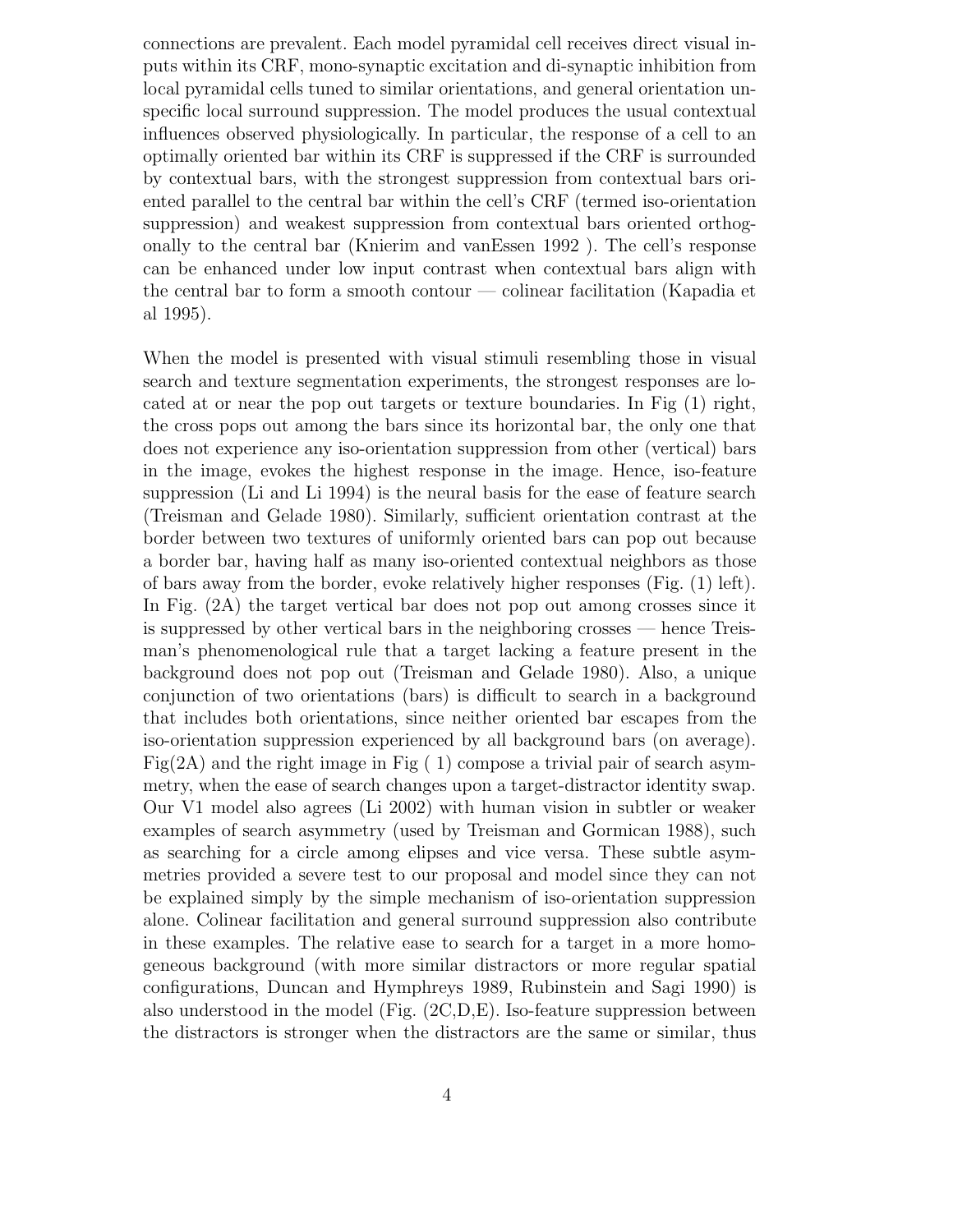| Model Inputs                                                                                                                                                                                         | <b>Model Outputs</b>                                                                               |  |
|------------------------------------------------------------------------------------------------------------------------------------------------------------------------------------------------------|----------------------------------------------------------------------------------------------------|--|
| A Bar among crosses                                                                                                                                                                                  |                                                                                                    |  |
| target lacking a feature                                                                                                                                                                             | $z=0.8$                                                                                            |  |
| $-+++++$                                                                                                                                                                                             | $\mathbf +$                                                                                        |  |
|                                                                                                                                                                                                      |                                                                                                    |  |
|                                                                                                                                                                                                      |                                                                                                    |  |
|                                                                                                                                                                                                      |                                                                                                    |  |
|                                                                                                                                                                                                      |                                                                                                    |  |
| -+++                                                                                                                                                                                                 |                                                                                                    |  |
| $\mathbf{B} \neq \text{among}$ $\neq$ 's & $\neq$ 's                                                                                                                                                 |                                                                                                    |  |
| Conjunctive                                                                                                                                                                                          | $z = -0.9$                                                                                         |  |
| target features                                                                                                                                                                                      |                                                                                                    |  |
| ナナナイト<br>オミ                                                                                                                                                                                          | :∼∤∤                                                                                               |  |
|                                                                                                                                                                                                      |                                                                                                    |  |
|                                                                                                                                                                                                      |                                                                                                    |  |
|                                                                                                                                                                                                      |                                                                                                    |  |
|                                                                                                                                                                                                      |                                                                                                    |  |
| ← $\star$ オ オ オ オ                                                                                                                                                                                    |                                                                                                    |  |
| C Irregular distractor                                                                                                                                                                               |                                                                                                    |  |
| locations                                                                                                                                                                                            | $z = 0.22$                                                                                         |  |
| 1                                                                                                                                                                                                    |                                                                                                    |  |
|                                                                                                                                                                                                      |                                                                                                    |  |
|                                                                                                                                                                                                      |                                                                                                    |  |
|                                                                                                                                                                                                      |                                                                                                    |  |
|                                                                                                                                                                                                      |                                                                                                    |  |
|                                                                                                                                                                                                      |                                                                                                    |  |
| <b>D</b> Dissimilar                                                                                                                                                                                  |                                                                                                    |  |
| distractors                                                                                                                                                                                          | $z = 0.25$                                                                                         |  |
| $\boldsymbol{l}$<br>$\mathbb{L}$<br>$\mathbf{I}$<br>L<br>$\mathsf{l}$                                                                                                                                | $\prime$<br>I<br>I.<br>$\overline{\phantom{a}}$<br>ı<br>$\prime$                                   |  |
| 7<br>$\prime$<br>7.<br>1<br>7<br>7                                                                                                                                                                   | 1<br>1<br>$\prime$<br>1<br>ı<br>t.                                                                 |  |
| $\prime$<br>I<br>$\mathbb{R}$<br>Τ.<br>$\mathbf{L}$<br>$\mathbf{1}$<br>$\overline{\phantom{a}}$<br>$\prime$<br>$\mathbb{L}$<br>$\prime$<br>$\mathcal{L}$<br>$\prime$<br>$\mathbf{1}$<br>$\mathbf{I}$ | I<br>$\prime$<br>L<br>ı<br>L<br>ı<br>ı<br>$\prime$<br>ı<br>$\prime$<br>I<br>L<br>∕<br>$\mathbf{I}$ |  |
| $\prime$<br>$\mathbb T$<br>$\sqrt{ }$<br>$\mathsf{I}$<br>$\sqrt{ }$<br>$\sqrt{2}$<br>$\overline{1}$                                                                                                  | I<br>7<br>ı<br>ı<br>I<br>ı<br>I                                                                    |  |
| $\boldsymbol{I}$<br>$\prime$<br>$\begin{array}{c} \hline \end{array}$<br>1<br>L<br>$\prime$<br>I                                                                                                     | $\prime$<br>ı<br>I<br>I<br>I<br>I                                                                  |  |
| $1 - 1$<br>$\begin{array}{c} \hline \end{array}$<br>$\sqrt{ }$<br>$\prime$<br>$\sqrt{2}$<br>$\overline{1}$                                                                                           | $\prime$<br>$\overline{I}$<br>$\mathbf{I}$<br>I<br>ı<br>$\prime$<br>I                              |  |
| E Homogeneous                                                                                                                                                                                        |                                                                                                    |  |
| Background                                                                                                                                                                                           | $z = 3.4$                                                                                          |  |
| $\boldsymbol{I}$<br>$\sqrt{ }$<br>$\prime$<br>$\boldsymbol{l}$<br>$\prime$<br>$\boldsymbol{l}$<br>I                                                                                                  | $\prime$<br>$\overline{I}$<br>$\prime$<br>$\prime$<br>I<br>ı<br>$\prime$                           |  |
| I<br>1<br>1<br>$\prime$<br>1<br>1                                                                                                                                                                    | $\prime$<br>ı<br>ı<br>ı<br>ı<br>ı                                                                  |  |
| $\sqrt{2}$<br>$\prime$<br>$\prime$<br>$\mathcal{L}$<br>$\mathcal{L}$<br>I<br>$\boldsymbol{l}$<br>1<br>I<br>I<br>∕<br>I                                                                               | $\prime$<br>ı<br>$\prime$<br>$\prime$<br>$\prime$<br>ı<br>ı<br>I<br>I<br>I<br>ı<br>ı<br>ı<br>∕     |  |
| $\prime$<br>1<br>T<br>L<br>I                                                                                                                                                                         | ı<br>ı<br>ı<br>I<br>ı<br>ı                                                                         |  |
| $\cal I$<br>$\sqrt{2}$<br>$\sqrt{2}$<br>1<br>$\sqrt{ }$<br>I                                                                                                                                         | I<br>I<br>ı<br>I<br>I<br>ı                                                                         |  |
| $\cal I$<br>$\cal I$<br>$\prime$<br>$\overline{I}$<br>Í<br>$\prime$<br>$\prime$                                                                                                                      | $\prime$<br>$\prime$<br>$\prime$<br>$\overline{I}$<br>$\prime$<br>I                                |  |

Fig. 2. More examples of model performances. All search targets are at the center of the stimulus patterns. Left column: stimulus inputs; right column: model outputs. The z scores of the target, a measure of the target saliency, are indicated. A and the right example in Fig. 1 compose a trivial example pair of search asymmetry. C, D, and E illustrate how distractor dissimilarity or irregular distractor locations impair the search for a  $45^{\circ}$  oriented target bar.

reducing background responses to make the target relatively more conspicu-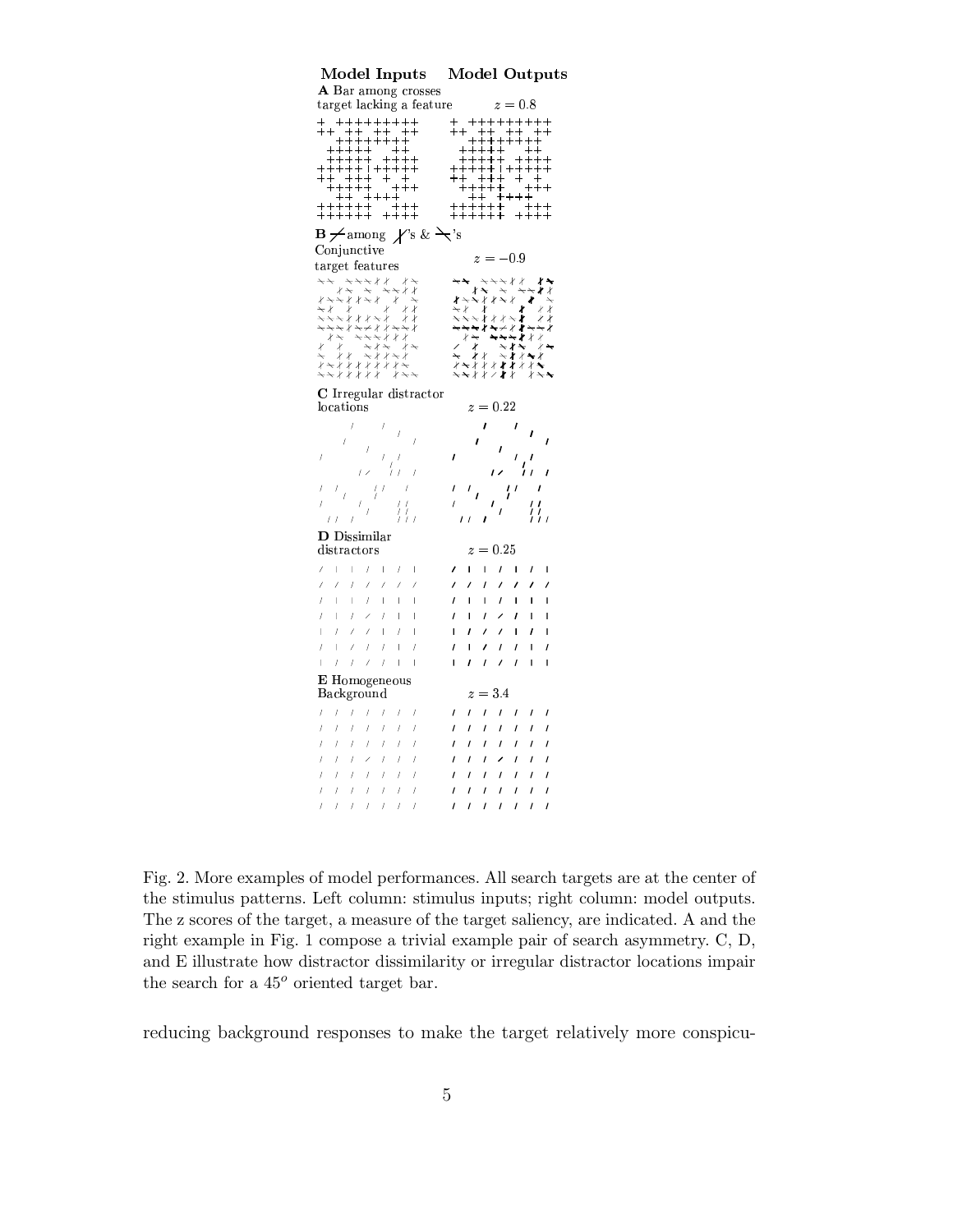ous. Regular spatial locations of the distractors enable each distractor to have the same or similar contextual environment. This makes the background responses homogeneous, or gives small standard deviation  $\sigma$  in the population responses, thus giving high z score  $z \propto 1/\sigma$  for the target (Li 2002).

## 3 Basic features and conjunction searches explained by V1 saliency mechanism

According to our model, a feature dimension is a basic dimension to enable pop out when the following two neural bases are present: (1) V1 cells should be tuned to this feature dimension (e.g., orientation) in order to signal it, (2) the intra-cortical connections should be tuned to that dimension, such that they only link cells tuned to similar optimal feature values (e.g., orientation) to achieve the iso-feature (e.g., iso-orientation) suppression essential for popout. Thus, if conjunctions of features also meet these two criteria, i.e., both the cells and the intracortical connections are tuned to conjunctions of features, pop out of a target defined by a conjunction of features, say a red-vertical target among green vertical and red horizontal distractors, is feasible. Hence, a conjunction of two orientations (or more generally, two sufficiently different features within a single feature dimension) does not pop out since individual V1 cells are not simultaneously tuned to two sufficiently different orientations. Color-orientation conjunction search is typically difficult (Wolfe 1998), since V1 cells are more likely to be either color or orientation tuned and less likely to be conjunctively tuned to both (Livingstone and Hubel 1984, Li 2002). That a conjunction of motion and orientation (or stereo and motion, Wolfe 1998) can pop out is consistent with V1 physiology that cells are conjunctively tuned to motion and orientation, or stereo and motion. Furthermore, these psychophysical observations predict that the intra-cortical connections must be conjunctively tuned to optimal features of the linked cells in both feature dimensions e.g., motion direction and orientation (Li 2002). With input of a unique conjunction target among many distractor conjunctions, the conjunction cell tuned to the target has the highest response by escaping isoconjunction suppression that are present on cells responding to distractors.

#### 4 Saliency and interactions between feature dimensions

Visual search of a  $45^{\circ}$  target bar among  $135^{\circ}$  distractor bars is easy (even for infants [VISUAL SEARCH AND POP-OUT IN INFANCY]), so is the segmentation between two textures of uniformly oriented bars at  $45^{\circ}$  and  $135^{\circ}$  respectively. Snowden (1998) observed that, although these tasks depend only on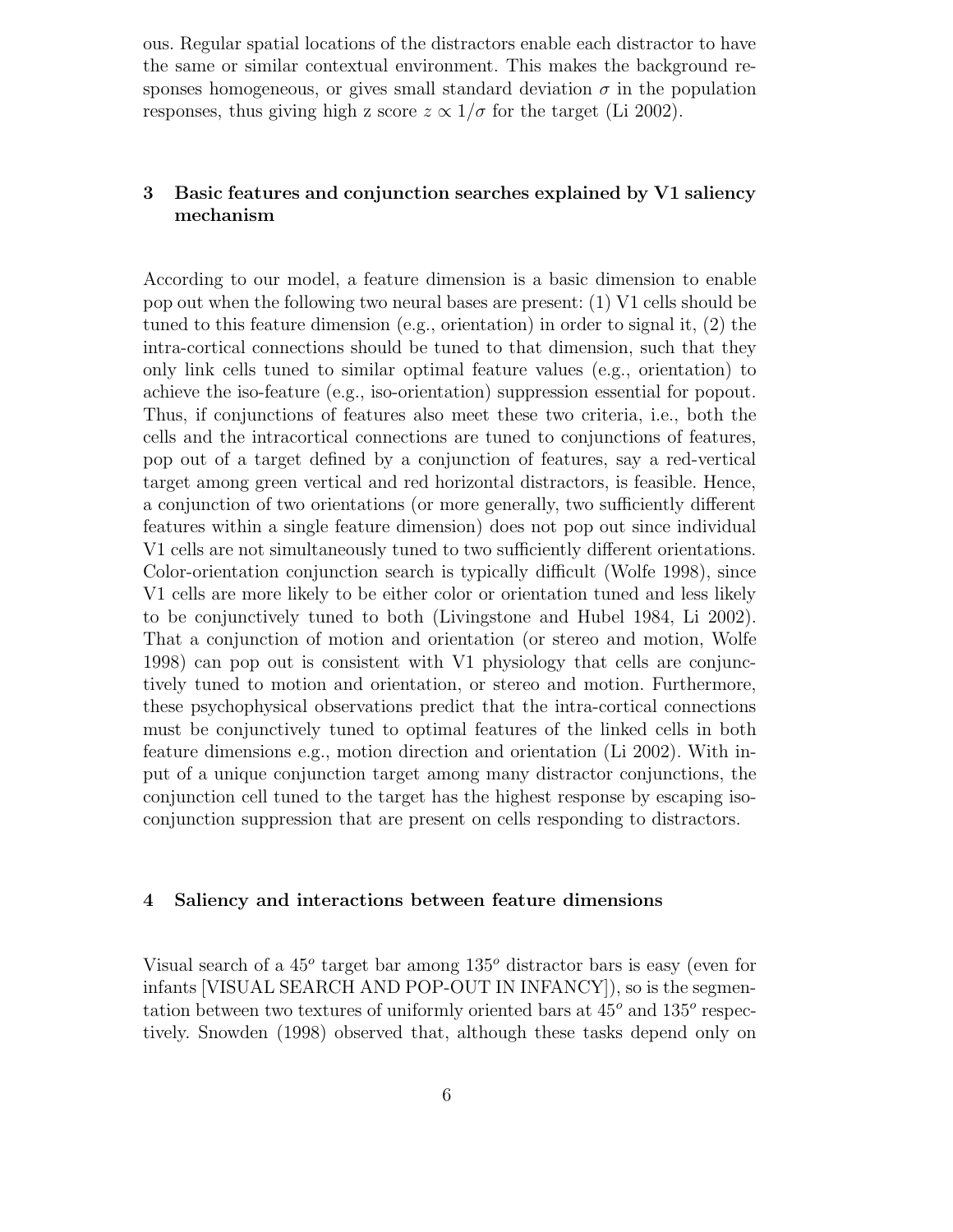- - -

Orientation search task uniform color

| ,,,,,,,,,,,                                          |  |
|------------------------------------------------------|--|
| ,,,,,,,,,,,                                          |  |
| ,,,,,,,,,,,                                          |  |
| ,,,,,,,,,,,                                          |  |
| ,,,,,,,,,,,                                          |  |
| ///////////                                          |  |
| ,,,,,,,,,,,                                          |  |
|                                                      |  |
| ,,,,,,,,,,,                                          |  |
| ,,,,,,,,,,,                                          |  |
| ,,,,,,,,,,,                                          |  |
| ,,,,,,,,,,,                                          |  |
|                                                      |  |
| Orientation segmentation task uniform color          |  |
| ヽヽヽヽヽヽヽヽノノノノノノ                                       |  |
| ヽヽヽヽヽヽヽヽノノノノノノ                                       |  |
| <b>ヽヽヽヽヽヽヽヽノノノノノノ</b>                                |  |
| <b>ヽヽヽヽヽヽヽヽノノノノノノ</b>                                |  |
| \\\\\\\\ <i>\\\\</i>                                 |  |
| \\\\\\\\ <i>\\\\\\\\\</i><br>\\\\\\\\ <i>\/\\\\\</i> |  |
| ,,,,,,,,                                             |  |
| <b>ヽヽヽヽヽヽヽヽノノノノノノ</b>                                |  |
| \\\\\\\\ <i>\\\\</i>                                 |  |
| \\\\\\\\ <i>\IIIIII</i>                              |  |
| Orientation search task randomized color             |  |
| ,,,,,,,,,,,                                          |  |
| ,,,,,,,,,,,                                          |  |
| ,,,,,,,,,,,                                          |  |
| ,,,,,,,,,,,                                          |  |
| ,,,,,,,,,,,                                          |  |
| 11111\11111                                          |  |
| ,,,,,,,,,,,                                          |  |
| ,,,,,,,,,,,                                          |  |
| ,,,,,,,,,,,                                          |  |
| ,,,,,,,,,,,                                          |  |
| ,,,,,,,,,,,                                          |  |
|                                                      |  |
| Orientation segmentation task randomized color       |  |
|                                                      |  |
| \\\\\\\\ <i>IIIIIII</i>                              |  |
| \\\\\\\\ <i>\\\\\\\\\\\</i>                          |  |
| \\\\\\\\ <i>\IIIIII</i>                              |  |
| ,,,,,,,,                                             |  |
| <b>、、、、、、、、</b>                                      |  |
|                                                      |  |
| ,,,,,,,                                              |  |
| <b>、、、、、、、、</b>                                      |  |
| \\\\\\\\ <i>\\\\\\\\</i><br><b>ヽヽヽヽヽヽヽヽノノ</b>        |  |
|                                                      |  |

Fig. 3. Color inference in orientation feature based tasks. The two random colors of the stimulus bars are visualized in the grey scale images as black and white bars. Each bar evokes responses from color tuned cells and from orientation tuned cells. Randomizing colors of the stimulus bars increases the response levels (and variations) in the color tuned cells, submerging the responses from the orientation tuned cells to the texture border but not that to the search target. Hence, texture segmentation task, but not the search task, is impaired. Note that in uniform color stimuli, the saliency of the target is much higher than that of the texture border against their respective background.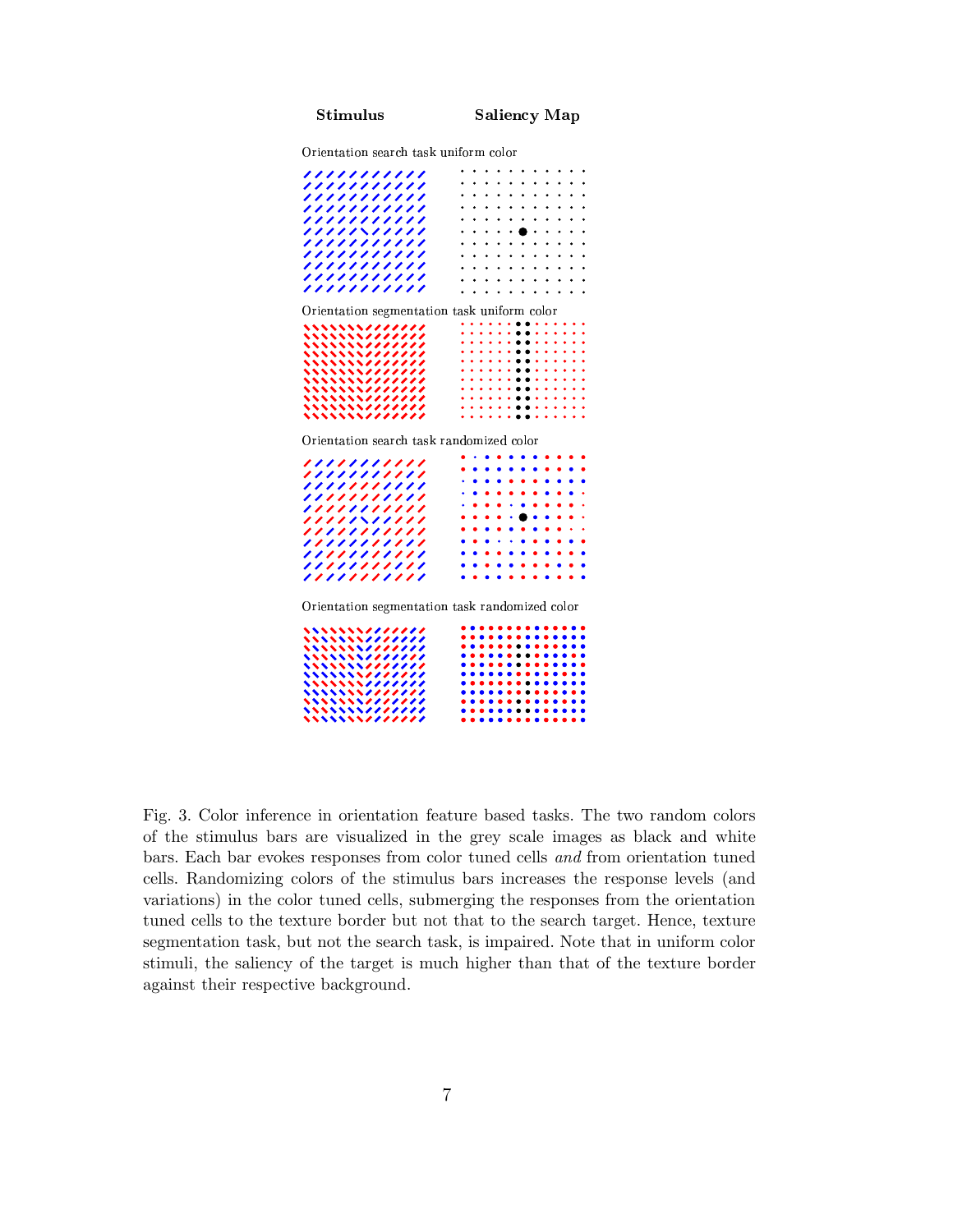the orientation feature of the bars, the texture segmentation became difficult when each stimulus bar was randomly assigned a color from two choices (say red and green), whereas the orientation search task remained easy under the same color randomization (Fig. 3). (Nothdurft (1997) also observed interference of luminance variations on orientation based texture segmentation.) Such color interference is comprehensible in our framework by noting the changes in saliencies of the target bar or the texture border under the color randomization. Let each colored bar evoke responses from both orientation tuned cells insensitive to color and color tuned cells insensitive to orientation (omitting for simplicity, without changing our conclusion, the minority of cells tuned conjunctively to color and orientation). We consider stimuli such that each colored bar, when presented alone, evoke comparable responses in the corresponding color and orientation tuned cells, and assume that the iso-orientation and iso-color suppressions have comparable strength. With uniform color stimuli, both the color and orientation tuned cells responding to a background bar (i.e., away from the target or texture border) experience iso-feature (iso-color or iso-orientation) suppression and give suppressed responses of similar levels. Meanwhile, the orientation tuned cells responding to the target or the texture border bars are relatively more active since they experience no or weaker iso-orientation suppression, respectively, making the target or the border pop out. Note, however, the orientation tuned cell responding to the target bar, the only one with no contextual neighbors of the same orientation, is much more active than those responding to the texture border bars (Fig. 3). When the bar colors are randomized, the number of iso-color contextual neighbors of any bar is halved on average, making the color tuned cell less suppressed. Furthermore, their iso-color suppression is of similar magnitude as the isoorientation suppression experienced by the orientation tuned cells responding to the texture border, since each border bar has also half of its contextual neighbors of the same feature (orientation). Thus the response to the border (from the orientation tuned cells) is submerged by the background responses from the color tuned cells, making the border less conspicuous. Meanwhile, in the single target search stimulus, the orientation tuned cell responding to the target is still the most active against the background of the more active color tuned cells, since it is the only excited cell not experiencing any iso-feature suppression (Fig. 3). Hence, pop-out is not impaired. Therefore, the essential reasons for color interference in these orientation feature based tasks are (1) object saliency rather than subject scrutiny plays a larger role in such tasks and (2) saliency is regardless of the feature dimension(s) of cells signalling it — hence the activity of a color tuned cell signalling saliency of one bar is compared with the activity of an orientation tuned cell signaling saliency of another bar to see which bar is more salient. Note that activities of the color tuned cell and the orientation tuned cell responding to the same location (bar) are not summed up linearly or nonlinearly to signal the saliency of this location (bar) (See [SALIENCE OF FEATURE CONTRAST] and Nothdurft 1997 for a different perspective). Otherwise, the border should be more salient than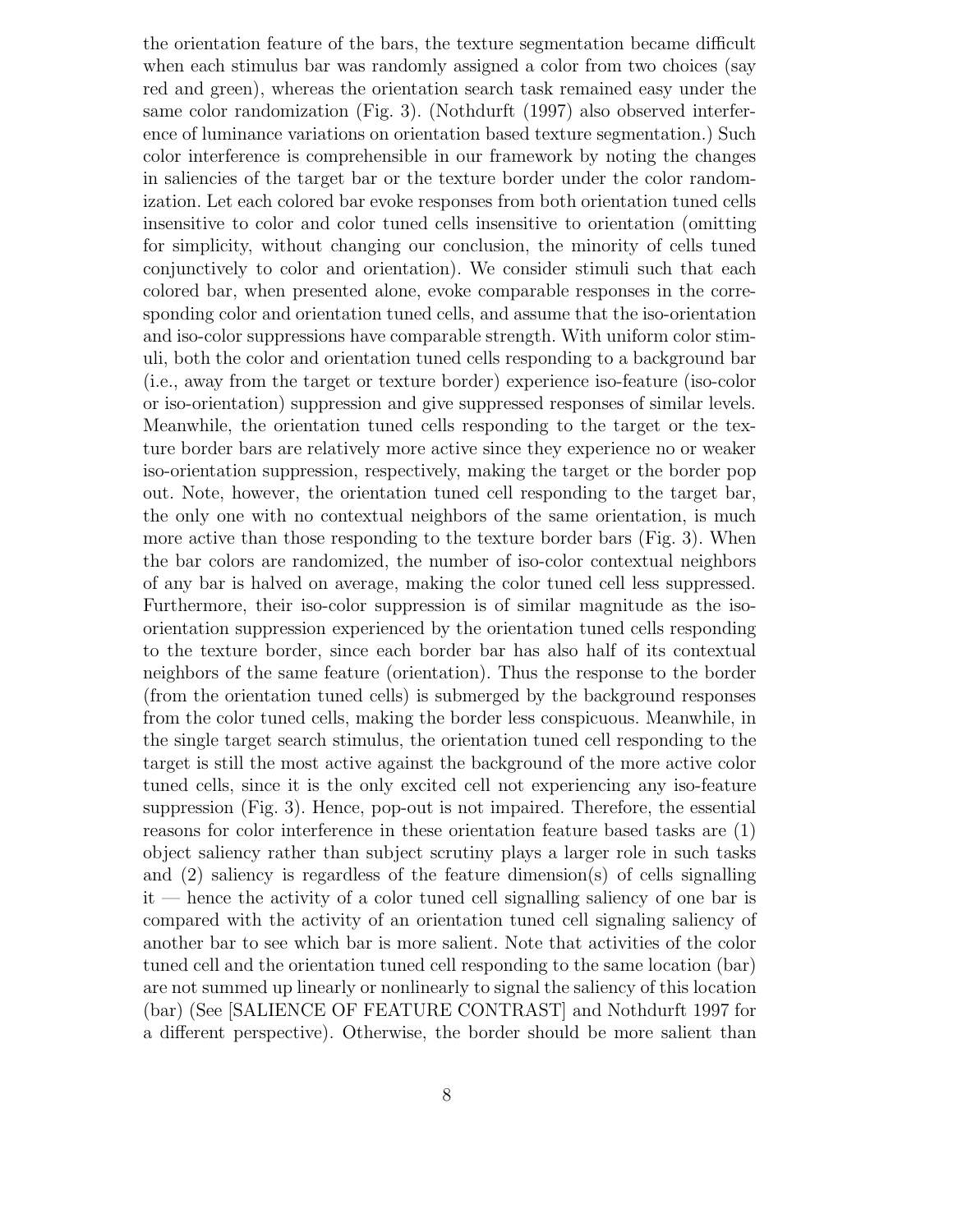predicted, since the border highlight from orientation activities superposed on a planar background of color activities, albeit enhanced, leads still to the relative border highlight. From our analysis above, we can predict that drawing color randomly from more color choices should make the tasks even more difficult, by further reducing the iso-color suppresion on the color tuned cells. This prediction is recently confirmed (Zhaoping and Snowden 2003).

### 5 Discussions

V1 is the largest visual area in the brain. The cells' CRFs are smaller and under weaker attentional influences than those in higher visual areas. Hence the saliency map should be roughly stable and have a satisfactory spatial resolution. Neurons beyond V1 were found to have their activities correlate with saliencies (Gottlieb 1998). It is desirable to answer whether these signals are relayed from lower visual areas or whether there is a hierarchy of saliency maps from different visual areas ([VISUAL SALIENCY AND SPIKE TIMING IN THE VENTRAL VISUAL PATHWAY]). By guiding top-down visual attention, the bottom-up saliency map should have its effects visible in tasks with significant top down influences. Furthermore, a well understood bottom-up saliency map should definitely help to elucidate the mechanisms of attention.

#### References

- [1] Treisman, A. and Gelade, G. (1980) A feature integration theory of attention. Cogn. Psychol. 12, 97-136.
- [2] Koch, C. and Ullman, S. (1985) Shifts in selective visual attention: towards the underlynig neural circuitry. Hum. Neurobiol. 4, 219-227.
- [3] Itti, L., et al (1998) A model of saliency-based visual attention for rapid scene analysis, *IEEE Trans. Patt. Anal. Mach. Intell.* 20, 1254-1259.
- [4] Knierim J.J. and van Essen D. C. (1992) Neuronal responses to static texture patterns in area V1 of the alert macaque monkeys. J. Neurophysiol. 67, 961-980.
- [5] Kapadia, M. K., Ito, M. , Gilbert, C. D., and Westheimer G. (1995) Improvement in visual sensitivity by changes in local context: parallel studies in human observers and in V1 of alert monkeys. Neuron.  $15(4)$ , 843-56.
- [6] Li, Z. A saliency map in primary visual cortex Trends in Cog. Sci. 2002.  $6(1)9-16.$
- [7] Li, C.Y., and Li, W. (1994) Extensive integration field beyond the classical receptive field of cat's striate cortical neurons — classification and tuning properties. Vision Res. 34 (18), 2337-55.